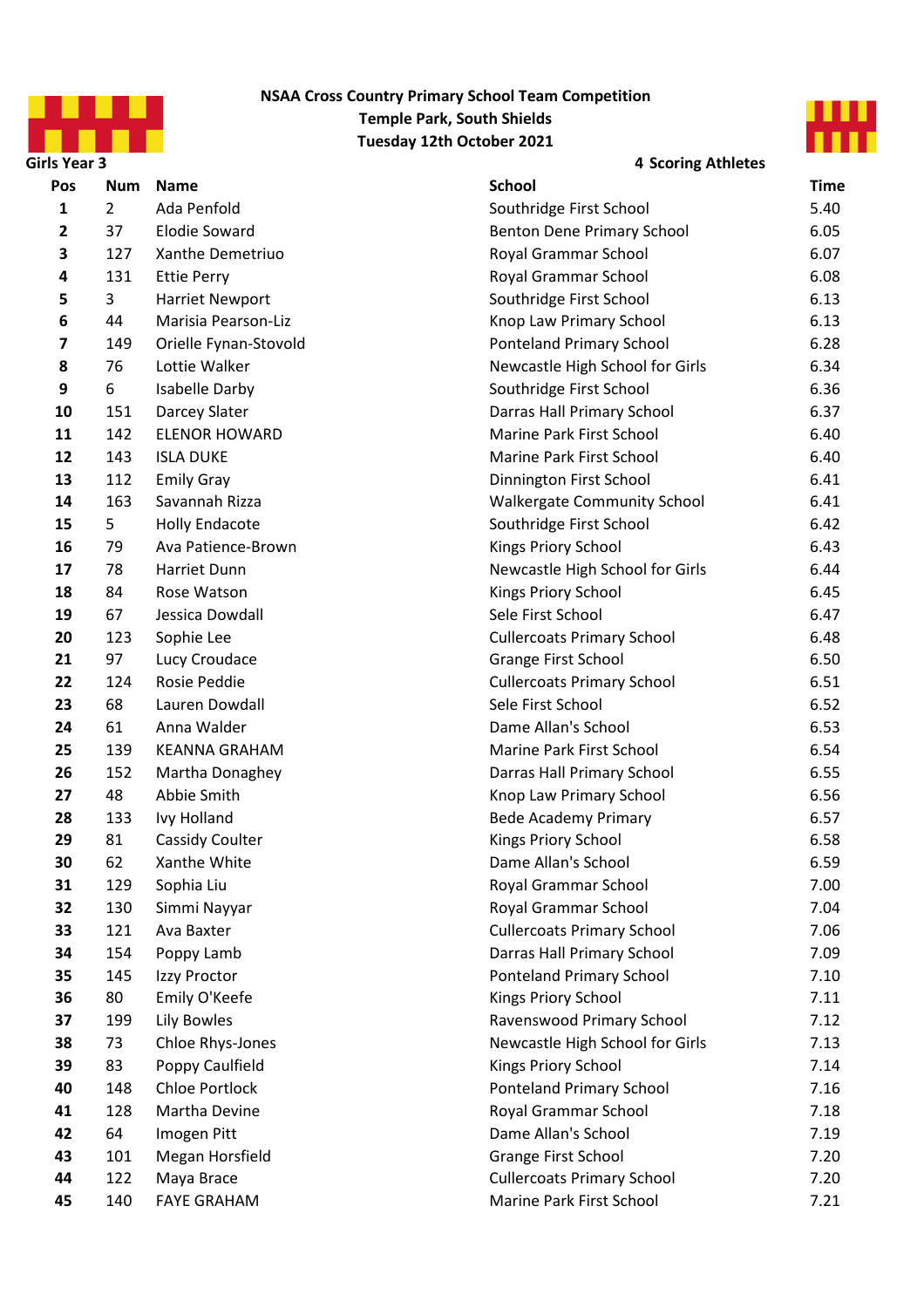| 126          | Sophia Johnson           | <b>Cullercoats Primary School</b>  | 7.22  |
|--------------|--------------------------|------------------------------------|-------|
| 49           | <b>Isabelle Nott</b>     | Redesdale Primary School           | 7.23  |
| 155          | Isabella Kamali          | Darras Hall Primary School         | 7.24  |
| 72           | <b>Meike Oakes</b>       | Sele First School                  | 7.28  |
| 138          | Daisy Robson             | <b>Bede Academy Primary</b>        | 7.30  |
| 65           | Amy Waton                | Dame Allan's School                | 7.31  |
| 153          | Katherine Hewson         | Darras Hall Primary School         | 7.33  |
| 132          | Amira Shirley            | Royal Grammar School               | 7.36  |
| 75           | Aaradya Sharma           | Newcastle High School for Girls    | 7.39  |
| 74           | Annabelle Bough          | Newcastle High School for Girls    | 7.41  |
| 125          | Summer Whitehouse        | <b>Cullercoats Primary School</b>  | 7.43  |
| 82           | Talia Thompson-Faatau    | Kings Priory School                | 7.44  |
| 146          | <b>Elly Proctor</b>      | <b>Ponteland Primary School</b>    | 7.45  |
| 147          | Lucy Frame               | <b>Ponteland Primary School</b>    | 7.46  |
| 164          | <b>Tilly Huddleston</b>  | <b>Walkergate Community School</b> | 7.46  |
| 98           | Rose Waite               | Grange First School                | 7.47  |
| 53           | Joyce Ho                 | Redesdale Primary School           | 7.48  |
| 52           | Olivia Maddison          | Redesdale Primary School           | 7.50  |
| 69           | Emma Bell                | Sele First School                  | 7.50  |
| 51           | Neave Doherty            | Redesdale Primary School           | 7.53  |
| 200          | Aiyla Bi                 | Ravenswood Primary School          | 7.55  |
| 63           | Marianna Campiol Tavares | Dame Allan's School                | 8.07  |
| 77           | <b>Tilly Thompson</b>    | Newcastle High School for Girls    | 8.12  |
| 66           | Isla Strettle-Brown      | Dame Allan's School                | 8.16  |
| $\mathbf{1}$ | Erin Mercer              | Southridge First School            | 8.19  |
| 4            | Phoebe Whitehead         | Southridge First School            | 8.19  |
| 100          | Elsa Brock               | <b>Grange First School</b>         | 8.21  |
| 38           | April Wood               | <b>Benton Dene Primary School</b>  | 8.25  |
| 201          | Scarlett Costello        | Ravenswood Primary School          | 8.29  |
| 43           | Isla Cooney              | Knop Law Primary School            | 8.31  |
| 50           | Erin Laws                | Redesdale Primary School           | 8.36  |
| 92           | Peggy Poremba            | Chillingham Road Primary School    | 8.36  |
| 45           | <b>Piper Gracie</b>      | Knop Law Primary School            | 8.36  |
| 99           | Alice Warren             | Grange First School                | 8.40  |
| 166          | Francesca Jeans          | <b>Walkergate Community School</b> | 8.43  |
| 71           |                          | Sele First School                  | 9.20  |
| 102          | Ava Irving               | Grange First School                | 9.28  |
| 165          | <b>Astrid Douglas</b>    | <b>Walkergate Community School</b> | 9.30  |
| 135          | Alexis Rowe-Gera         | <b>Bede Academy Primary</b>        | 9.32  |
| 111          | Kaytlyn White            | Dinnington First School            | 9.34  |
| 109          | Lexi Blackburn           | Dinnington First School            | 9.34  |
| 134          | Neve Hardy               | <b>Bede Academy Primary</b>        | 9.43  |
| 91           | Olivia Hanratty          | Chillingham Road Primary School    | 9.46  |
| 156          | Emma Harland             | Darras Hall Primary School         | 9.55  |
| 46           | Lydia Foster             | Knop Law Primary School            | 10.05 |
| G            | <b>NO Declaration</b>    | Unknown                            | 10.10 |
| 47           | Layla Allan              | Knop Law Primary School            | 10.16 |
| 136          | Elise Baldwin            | <b>Bede Academy Primary</b>        | 10.23 |
| 137          | Iasbella Vallons         | <b>Bede Academy Primary</b>        | 10.24 |
|              | Sadie Baxter             | Sele First School                  | 10.53 |
|              | 70                       | Adina Corlan                       |       |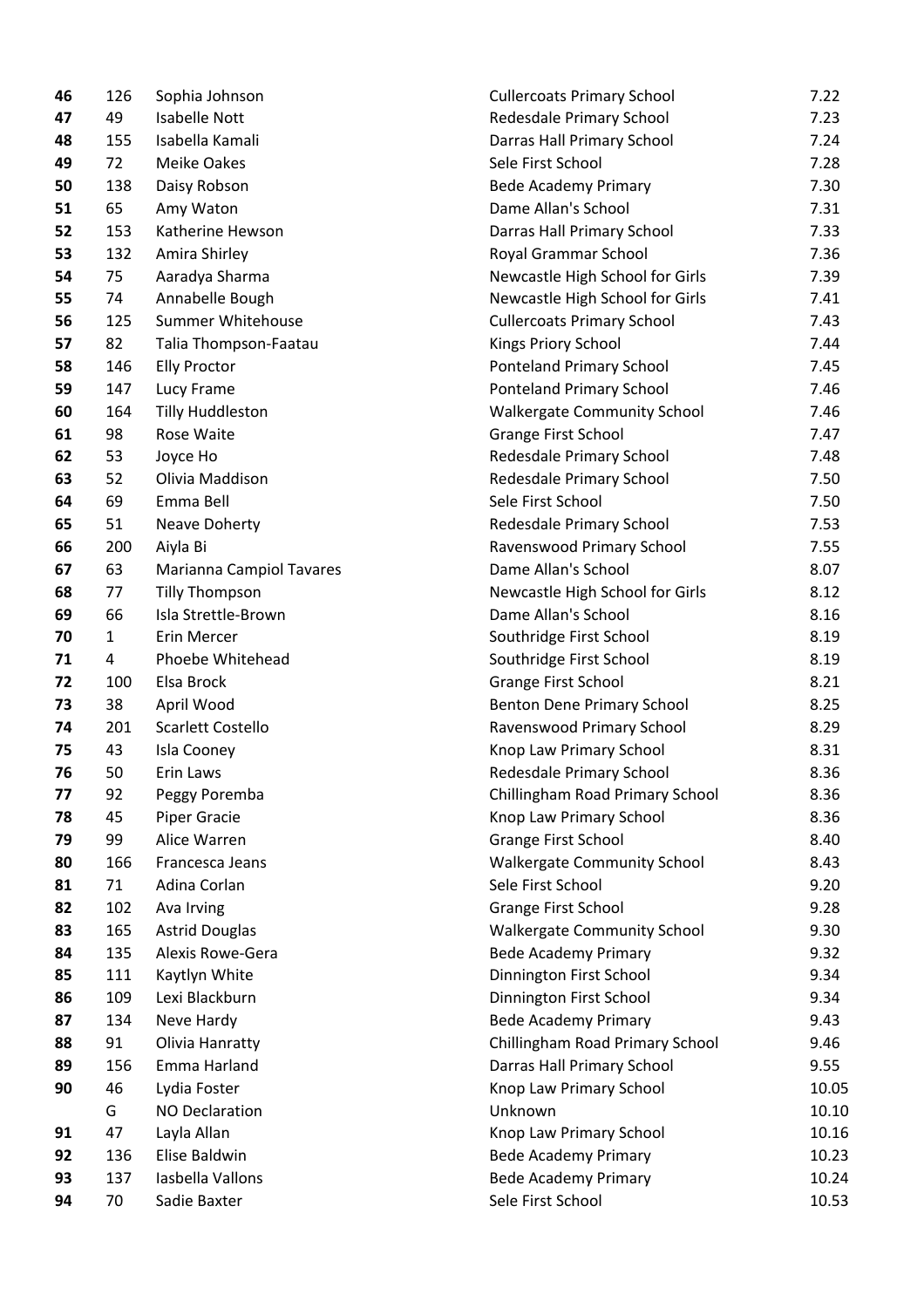| 95 | 150 | Darcey Gerrard                         | <b>Ponteland Primary School</b>  |     |                         |     |               |       |  |
|----|-----|----------------------------------------|----------------------------------|-----|-------------------------|-----|---------------|-------|--|
| 96 | 113 | Freya Haynes                           | Dinnington First School          |     |                         |     |               |       |  |
| 97 | 110 | Ava Wilson                             |                                  |     | Dinnington First School |     |               | 11.17 |  |
|    |     |                                        | <b>Girls Year 3 Team Results</b> |     |                         |     |               |       |  |
|    |     | <b>Team Name</b>                       | 1st                              | 2nd | 3rd                     | 4th | <b>Points</b> |       |  |
| 1  |     | <b>Southridge First School</b>         | 1                                | 5   | 9                       | 15  | 30            |       |  |
| 2  |     | <b>Royal Grammar School</b>            | 3                                | 4   | 31                      | 32  | 70            |       |  |
| 3  |     | <b>Marine Park First School</b>        | 11                               | 12  | 25                      | 45  | 93            |       |  |
| 4  |     | <b>Kings Priory School</b>             | 16                               | 18  | 29                      | 36  | 99            |       |  |
| 5  |     | <b>Newcastle High School for Girls</b> | 8                                | 17  | 38                      | 54  | 117           |       |  |
| 6  |     | <b>Darras Hall Primary School</b>      | 10                               | 26  | 34                      | 48  | 118           |       |  |
| 7  |     | <b>Cullercoats Primary School</b>      | 20                               | 22  | 33                      | 44  | 119           |       |  |
| 8  |     | <b>Ponteland Primary School</b>        | 7                                | 35  | 40                      | 58  | 140           |       |  |
| 9  |     | <b>Dame Allan's School</b>             | 24                               | 30  | 42                      | 51  | 147           |       |  |
| 10 |     | <b>Sele First School</b>               | 19                               | 23  | 49                      | 64  | 155           |       |  |
| 11 |     | <b>Knop Law Primary School</b>         | 6                                | 27  | 75                      | 78  | 186           |       |  |
| 12 |     | <b>Grange First School</b>             | 21                               | 43  | 61                      | 72  | 197           |       |  |
| 13 |     | <b>Walkergate Community School</b>     | 14                               | 60  | 80                      | 83  | 237           |       |  |
| 14 |     | <b>Redesdale Primary School</b>        | 47                               | 62  | 63                      | 65  | 237           |       |  |
| 15 |     | <b>Bede Academy Primary</b>            | 28                               | 50  | 84                      | 87  | 249           |       |  |

**Dinnington First School 13 85 86 96 280**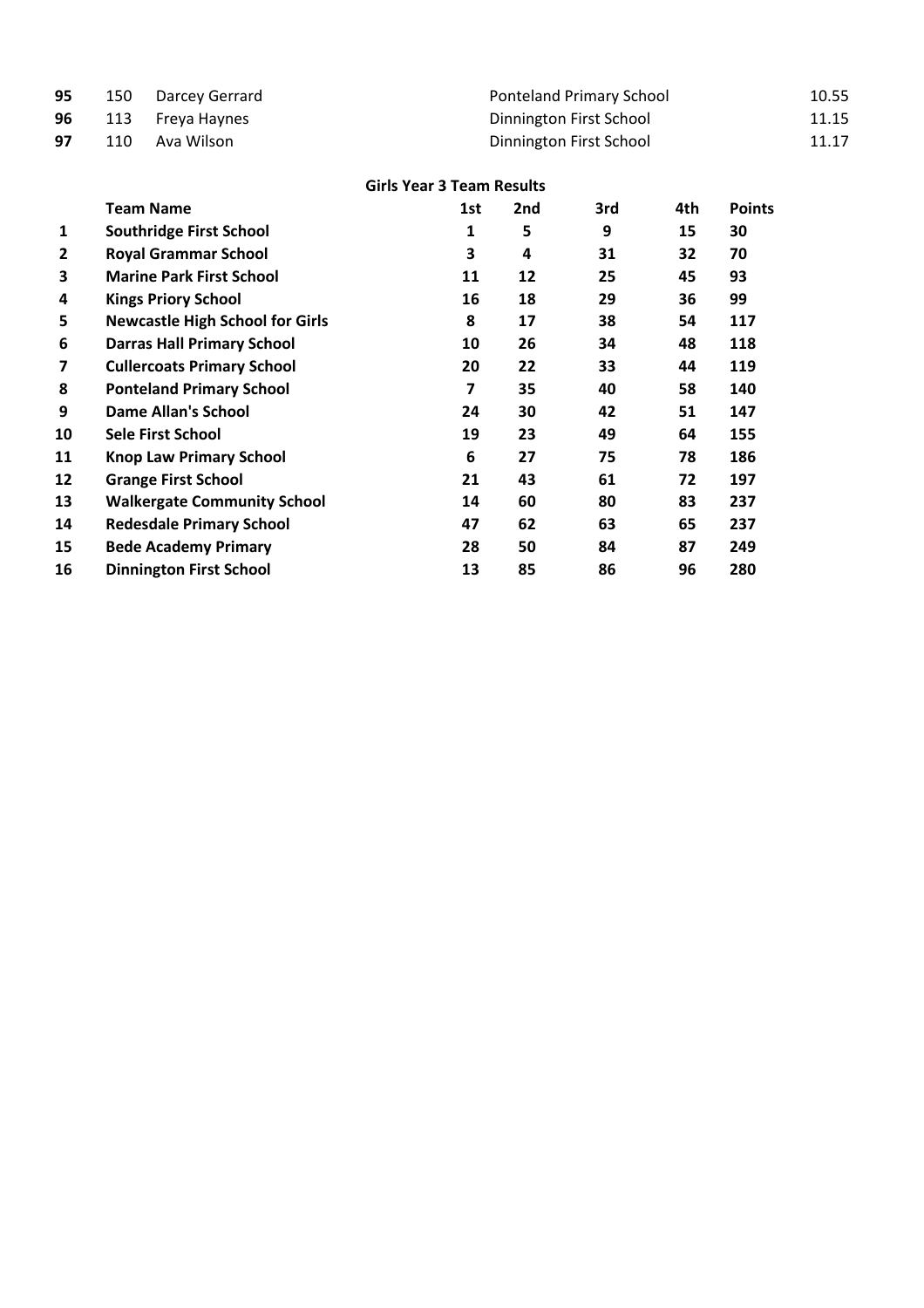



| Girls Year 4 |                |                          | <b>4 Scoring Athletes</b>          |             |  |  |  |
|--------------|----------------|--------------------------|------------------------------------|-------------|--|--|--|
| Pos          | Num            | <b>Name</b>              | <b>School</b>                      | <b>Time</b> |  |  |  |
| 1            | 43             | Ella Connelly            | Knop Law Primary School            | 5.37        |  |  |  |
| $\mathbf{2}$ | 121            | Rosie Bain               | <b>Cullercoats Primary School</b>  | 5.38        |  |  |  |
| 3            | 183            | Lizzy Snowdon            | Westfield School                   | 5.43        |  |  |  |
| 4            | 3              | Elsa Hawkins             | Southridge First School            | 5.53        |  |  |  |
| 5            | 182            | Flora Hubb               | Westfield School                   | 5.56        |  |  |  |
| 6            | 170            | Mabyn Goffe              | <b>Cragside Primary School</b>     | 6.01        |  |  |  |
| 7            | 67             | Kirstie Annable          | Sele First School                  | 6.05        |  |  |  |
| 8            | 145            | Elodie Stoker            | <b>Ponteland Primary School</b>    | 6.09        |  |  |  |
| 9            | 78             | Imogen Barrass           | Newcastle High School for Girls    | 6.10        |  |  |  |
| 10           | 98             | Phoebe Matfin            | Grange First School                | 6.11        |  |  |  |
| 11           | 163            | <b>Beth Pattinson</b>    | <b>Walkergate Community School</b> | 6.11        |  |  |  |
| 12           | 123            | Bea Golden               | <b>Cullercoats Primary School</b>  | 6.11        |  |  |  |
| 13           | 199            | Rebecca Antill           | Ravenswood Primary School          | 6.11        |  |  |  |
| 14           | 140            | LILY MEIKLE LOPEZ        | Marine Park First School           | 6.16        |  |  |  |
| 15           | 200            | Edith Giannotti-Townsend | Ravenswood Primary School          | 6.17        |  |  |  |
| 16           | 82             | Eliza Brown              | Kings Priory School                | 6.20        |  |  |  |
| 17           | 61             | <b>Tessa Tweedie</b>     | Dame Allan's School                | 6.21        |  |  |  |
| 18           | 155            | Laila Wallace            | Darras Hall Primary School         | 6.22        |  |  |  |
| 19           | 81             | Isla Errington           | Kings Priory School                | 6.23        |  |  |  |
| 20           | 151            | Amelie Barker            | Darras Hall Primary School         | 6.26        |  |  |  |
| 21           | $\overline{2}$ | <b>Emily Bland</b>       | Southridge First School            | 6.30        |  |  |  |
| 22           | 128            | Georgina Dodds           | Royal Grammar School               | 6.30        |  |  |  |
| 23           | 124            | Inez Guilding            | <b>Cullercoats Primary School</b>  | 6.36        |  |  |  |
| 24           | 122            | Maggie Johnson           | <b>Cullercoats Primary School</b>  | 6.36        |  |  |  |
| 25           | 54             | Annabelle Bolt           | Redesdale Primary School           | 6.37        |  |  |  |
| 26           | 131            | Freya Steven             | Royal Grammar School               | 6.37        |  |  |  |
| 27           | 127            | <b>Emily Smalley</b>     | Royal Grammar School               | 6.38        |  |  |  |
| 28           | 129            | Elizabeth Ogrady         | Royal Grammar School               | 6.38        |  |  |  |
| 29           | 202            | Zara Dixon               | Ravenswood Primary School          | 6.40        |  |  |  |
| 30           | 84             | Daphne Buist             | Kings Priory School                | 6.41        |  |  |  |
| 31           | 148            | Autumn Corker-Scott      | Ponteland Primary School           | 6.41        |  |  |  |
| 32           | 156            | Isabelle Donnelly        | Darras Hall Primary School         | 6.42        |  |  |  |
| 33           | 125            | Nancy Newman             | <b>Cullercoats Primary School</b>  | 6.42        |  |  |  |
| 34           | 154            | Jessica Turner           | Darras Hall Primary School         | 6.42        |  |  |  |
| 35           | 49             | Lily Peddie              | Redesdale Primary School           | 6.46        |  |  |  |
|              | G              | No Declaration           | Unknown                            | 6.47        |  |  |  |
| 36           | 201            | Noa Badminton-Capps      | Ravenswood Primary School          | 6.48        |  |  |  |
| 37           | 74             | Molly Smith              | Newcastle High School for Girls    | 6.50        |  |  |  |
| 38           | 72             | Lola Whitbread           | Sele First School                  | 6.53        |  |  |  |
| 39           | $\mathbf{1}$   | Alice Turner             | Southridge First School            | 7.00        |  |  |  |
| 40           | 153            | Madeleine Bailey         | Darras Hall Primary School         | 7.00        |  |  |  |
| 41           | 152            | Emma Good                | Darras Hall Primary School         | 7.01        |  |  |  |
| 42           | 164            | Amelia McShane           | <b>Walkergate Community School</b> | 7.04        |  |  |  |
| 43           | 76             | <b>Emily Doran</b>       | Newcastle High School for Girls    | 7.08        |  |  |  |
|              |                |                          |                                    |             |  |  |  |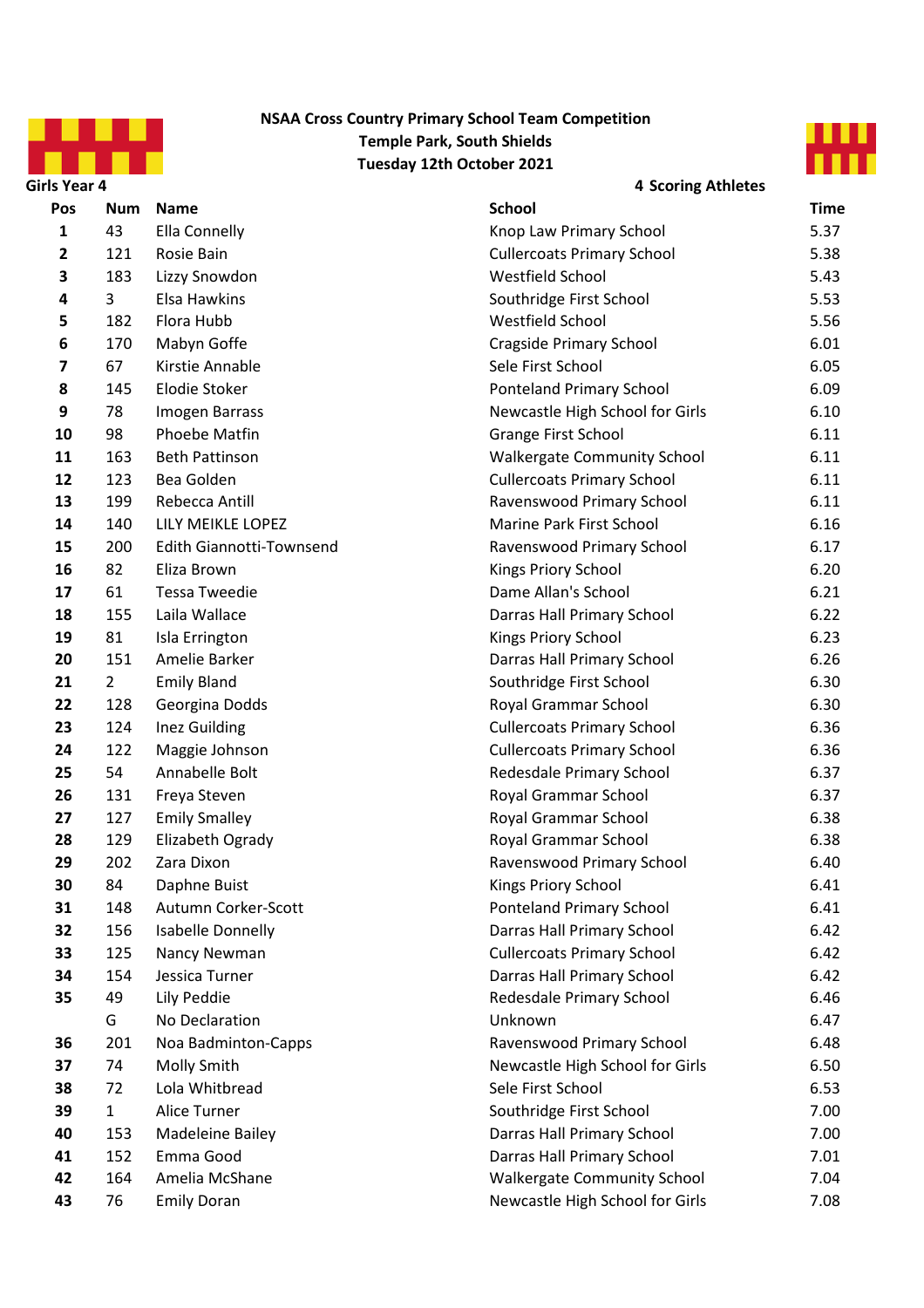| 44 | 75  | <b>Eleanor Nichols</b>  | Newcastle High School for Girls    | 7.11 |
|----|-----|-------------------------|------------------------------------|------|
| 45 | 138 | Sophie Kryziak          | <b>Bede Academy Primary</b>        | 7.13 |
| 46 | 92  | Macie-Keddie-McLaren    | Chillingham Road Primary School    | 7.13 |
| 47 | 79  | Sofia Middlemiss        | Kings Priory School                | 7.18 |
| 48 | 147 | Zoe Baker               | Ponteland Primary School           | 7.19 |
| 49 | 139 | <b>ALICE DUKE</b>       | Marine Park First School           | 7.20 |
| 50 | 144 | RHYA HOLTBY-TAYLOR      | Marine Park First School           | 7.22 |
| 51 | 130 | <b>Eleanor Quigly</b>   | Royal Grammar School               | 7.23 |
| 52 | 132 | Maryam Abroaf           | Royal Grammar School               | 7.23 |
| 53 | 142 | <b>EMILY BLANKS</b>     | Marine Park First School           | 7.25 |
| 54 | 165 | Olivia Jenkings         | <b>Walkergate Community School</b> | 7.27 |
| 55 | 181 | Molly Hill              | Westfield School                   | 7.28 |
| 56 | 171 | Perry Khalil            | <b>Cragside Primary School</b>     | 7.28 |
| 57 | 73  | Zaara Ahmad             | Newcastle High School for Girls    | 7.29 |
| 58 | 169 | <b>Rheel Barakat</b>    | <b>Cragside Primary School</b>     | 7.33 |
| 59 | 70  | <b>Rosie Oakes</b>      | Sele First School                  | 7.34 |
| 60 | 46  | Lucy Elwood             | Knop Law Primary School            | 7.35 |
| 61 | 135 | Isla Nesbitt            | <b>Bede Academy Primary</b>        | 7.38 |
| 62 | 97  | Alaa Riani              | <b>Grange First School</b>         | 7.40 |
| 63 | 68  | Grace Munro             | Sele First School                  | 7.44 |
| 64 | 80  | Sarah Reay              | Kings Priory School                | 7.45 |
| 65 | 83  | Niddi Taylor            | Kings Priory School                | 7.47 |
| 66 | 136 | Lucy Morgan             | <b>Bede Academy Primary</b>        | 7.48 |
| 67 | 114 | <b>Emily Wallis</b>     | Dinnington First School            | 7.49 |
| 68 | 149 | Isabella Barker         | <b>Ponteland Primary School</b>    | 7.55 |
| 69 | 37  | Alexa Cowell            | Benton Dene Primary School         | 8.03 |
| 70 | 91  | ZahraHaji-Robinson      | Chillingham Road Primary School    | 8.06 |
| 71 | 51  | Gracelyn Middleton      | Redesdale Primary School           | 8.09 |
| 72 | 150 | Livia Ward              | Ponteland Primary School           | 8.10 |
| 73 | 146 | Harper Gray             | <b>Ponteland Primary School</b>    | 8.10 |
| 74 | 166 | Ria Pattinson           | <b>Walkergate Community School</b> | 8.13 |
| 75 | 53  | Freya Nicholles         | Redesdale Primary School           | 8.16 |
| 76 | 50  | <b>Holly Chater</b>     | Redesdale Primary School           | 8.18 |
| 77 | 100 | <b>Bethany Gordon</b>   | <b>Grange First School</b>         | 8.27 |
| 78 | 44  | Abigail Fisher          | Knop Law Primary School            | 8.28 |
| 79 | 113 | <b>Tilly Harrison</b>   | Dinnington First School            | 8.30 |
| 80 | 133 | Chloe Forrester         | <b>Bede Academy Primary</b>        | 8.31 |
| 81 | 47  | Laila Patrick           | Knop Law Primary School            | 8.35 |
| 82 | 45  | Maggie Tinnion          | Knop Law Primary School            | 8.36 |
| 83 | 109 | Imogen Brennan          | Dinnington First School            | 8.38 |
| 84 | 48  | Elizah Smeaton          | Knop Law Primary School            | 8.38 |
| 85 | 134 | Freya Stewart           | <b>Bede Academy Primary</b>        | 8.41 |
| 86 | 99  | Asba Dastgir            | Grange First School                | 8.43 |
| 87 | 64  | Fay Panditharatne       | Dame Allan's School                | 8.58 |
| 88 | 172 | Sofia Powell            | <b>Cragside Primary School</b>     | 8.58 |
| 89 | 141 | <b>BELLE BEYNON</b>     | Marine Park First School           | 9.11 |
| 90 | 110 | Lola Taylor             | Dinnington First School            | 9.15 |
| 91 | 66  | <b>Treasure Alawode</b> | Dame Allan's School                | 9.18 |
| 92 | 62  | Eve Wei                 | Dame Allan's School                | 9.22 |
| 93 | 77  | Amy Sutherland          | Newcastle High School for Girls    | 9.27 |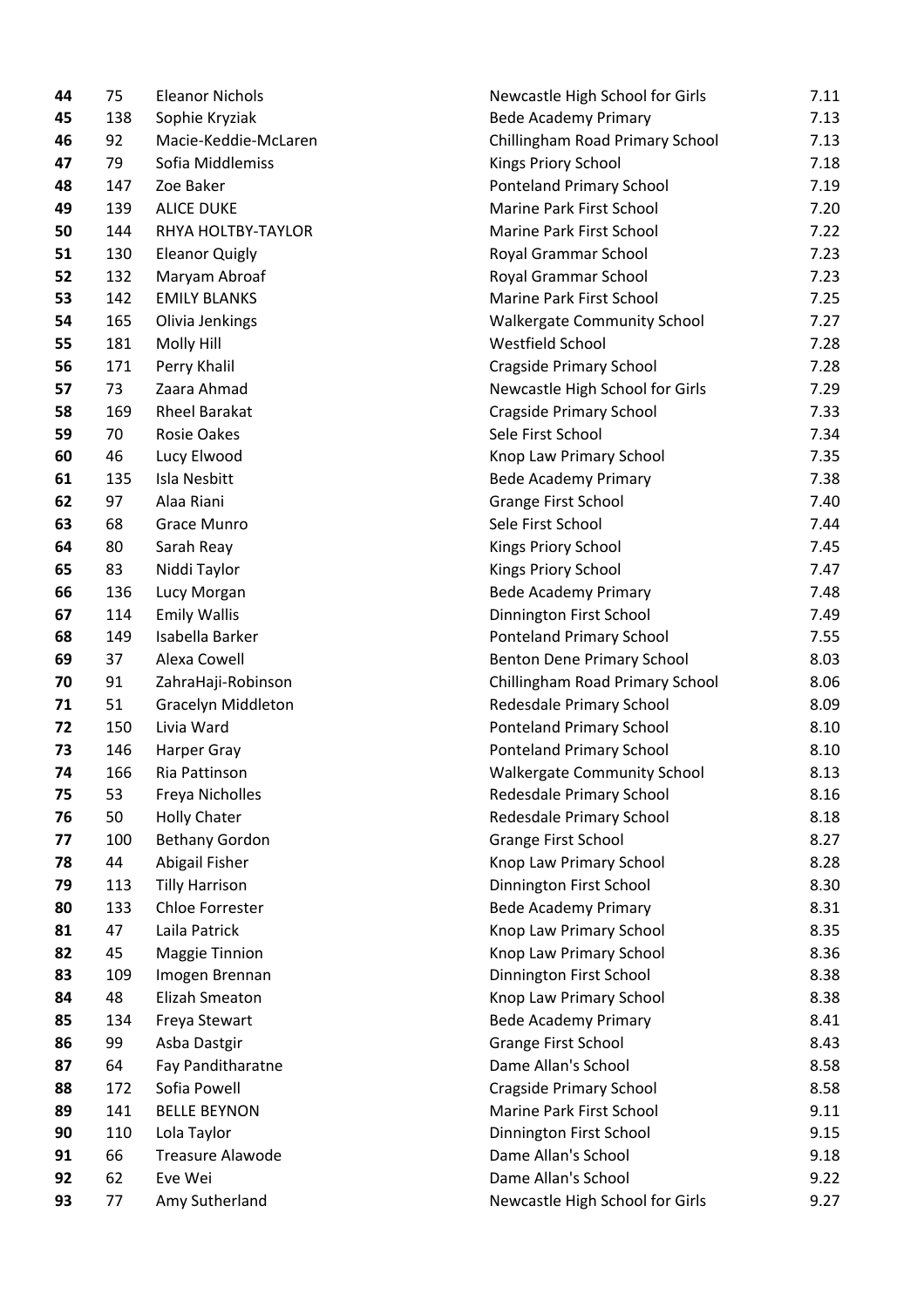| 94  | 137 | Alexis Stephenson       | <b>Bede Academy Primary</b>       | 9.29  |
|-----|-----|-------------------------|-----------------------------------|-------|
| 95  | 112 | Jessica James           | Dinnington First School           | 9.35  |
| 96  | 111 | Maja Olsson             | Dinnington First School           | 9.35  |
| 97  | 126 | Molly Sexton            | <b>Cullercoats Primary School</b> | 9.56  |
| 98  | 52  | Dolly-Lu                | Redesdale Primary School          | 10.07 |
| 99  | 38  | Isabella Hunter         | Benton Dene Primary School        | 10.15 |
| 100 | 93  | Tilley O'Keefe Knowles  | Chillingham Road Primary School   | 10.23 |
| 101 | 6   | <b>Eleanor Williams</b> | Southridge First School           | 10.23 |
| 102 | 94  | Laila El-Shekh          | Chillingham Road Primary School   | 10.25 |
| 103 | 143 | <b>ISABELA BARCI</b>    | Marine Park First School          | 10.26 |
| 104 | 63  | Hareem Faisal           | Dame Allan's School               | 10.28 |
| 105 | 71  | <b>Tilly Cadge</b>      | Sele First School                 | 11.08 |

#### **Girls Year 4 Team Results**

|    | <b>Team Name</b>                       | 1st | 2nd | 3rd | 4th | <b>Points</b> |
|----|----------------------------------------|-----|-----|-----|-----|---------------|
| 1  | <b>Cullercoats Primary School</b>      | 2   | 12  | 23  | 24  | 61            |
| 2  | <b>Ravenswood Primary School</b>       | 13  | 15  | 29  | 36  | 93            |
| 3  | <b>Royal Grammar School</b>            | 22  | 26  | 27  | 28  | 103           |
| 4  | <b>Darras Hall Primary School</b>      | 18  | 20  | 32  | 34  | 104           |
| 5  | <b>Kings Priory School</b>             | 16  | 19  | 30  | 47  | 112           |
| 6  | <b>Newcastle High School for Girls</b> | 9   | 37  | 43  | 44  | 133           |
| 7  | <b>Ponteland Primary School</b>        | 8   | 31  | 48  | 68  | 155           |
| 8  | <b>Southridge First School</b>         | 4   | 21  | 39  | 101 | 165           |
| 9  | <b>Marine Park First School</b>        | 14  | 49  | 50  | 53  | 166           |
| 10 | <b>Sele First School</b>               | 7   | 38  | 59  | 63  | 167           |
| 11 | <b>Walkergate Community School</b>     | 11  | 42  | 54  | 74  | 181           |
| 12 | <b>Redesdale Primary School</b>        | 25  | 35  | 71  | 75  | 206           |
| 13 | <b>Cragside Primary School</b>         | 6   | 56  | 58  | 88  | 208           |
| 14 | <b>Knop Law Primary School</b>         | 1   | 60  | 78  | 81  | 220           |
| 15 | <b>Grange First School</b>             | 10  | 62  | 77  | 86  | 235           |
| 16 | <b>Bede Academy Primary</b>            | 45  | 61  | 66  | 80  | 252           |
| 17 | <b>Dame Allan's School</b>             | 17  | 87  | 91  | 92  | 287           |
| 18 | <b>Chillingham Road Primary School</b> | 46  | 70  | 100 | 102 | 318           |
| 19 | <b>Dinnington First School</b>         | 67  | 79  | 83  | 90  | 319           |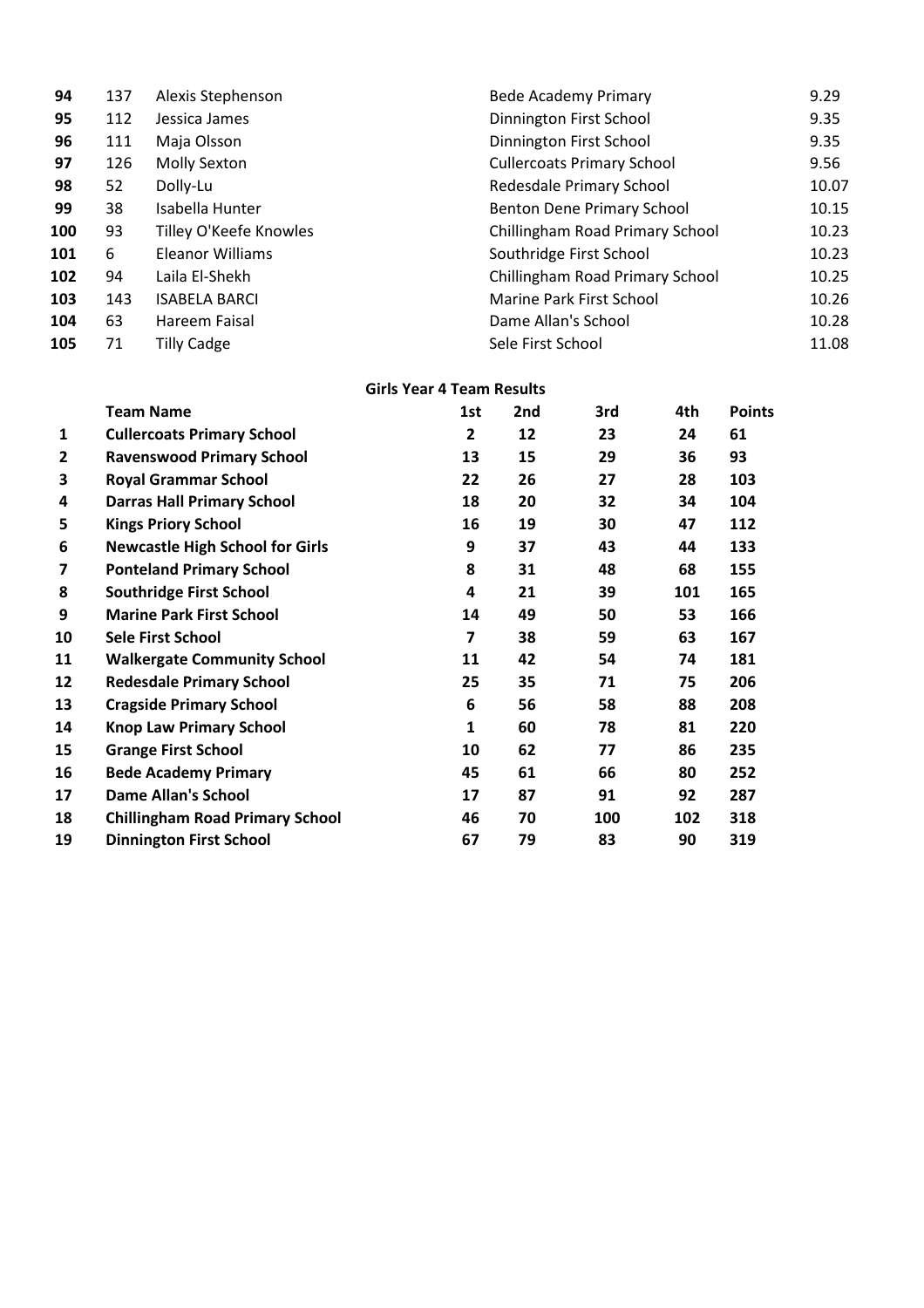



| <b>Girls Year 5</b> |                |                        | <b>4 Scoring Athletes</b>          |             |
|---------------------|----------------|------------------------|------------------------------------|-------------|
| Pos                 | Num            | <b>Name</b>            | <b>School</b>                      | <b>Time</b> |
| 1                   | 85             | <b>Emily McColl</b>    | Valley Gardens Middle School       | 5.49        |
| $\mathbf{2}$        | 86             | Darcy Macray           | Valley Gardens Middle School       | 5.57        |
| 3                   | 83             | Lara Cowie             | Kings Priory School                | 6.01        |
| 4                   | 127            | Emma Barrabino         | Royal Grammar School               | 6.02        |
| 5                   | 151            | Sadie Collins          | Darras Hall Primary School         | 6.03        |
| 6                   | 155            | Cate Johnson           | Darras Hall Primary School         | 6.04        |
| 7                   | 152            | Ayla Blight            | Darras Hall Primary School         | 6.07        |
| 8                   | 73             | <b>Scarlett McGill</b> | Newcastle High School for Girls    | 6.09        |
| 9                   | 87             | Carys Scott            | Valley Gardens Middle School       | 6.16        |
| 10                  | 79             | Gabriella Love         | Kings Priory School                | 6.16        |
| 11                  | 8              | Isobella Bush-Clark    | Wellfield Middle School            | 6.18        |
| 12                  | 80             | Esra Olatunji          | Kings Priory School                | 6.23        |
| 13                  | 122            | <b>Emily Elliot</b>    | <b>Cullercoats Primary School</b>  | 6.29        |
| 14                  | 13             | Carla McNair           | Marden Bridge Middle School        | 6.32        |
| 15                  | 153            | Evangeline Williamson  | Darras Hall Primary School         | 6.33        |
| 16                  | 88             | Izzie Johnson          | Valley Gardens Middle School       | 6.35        |
| 17                  | 135            | Isabella Rose          | <b>Bede Academy Primary</b>        | 6.37        |
| 18                  | 38             | Amelia Guy             | Benton Dene Primary School         | 6.39        |
| 19                  | 75             | Yasmin Oliver          | Newcastle High School for Girls    | 6.40        |
| 27                  | 77             | Lexi Wigg              | Newcastle High School for Girls    | 6.57        |
| 20                  | 156            | <b>Cassie Bunting</b>  | Darras Hall Primary School         | 6.48        |
| 21                  | 43             | Maggie Blench-Smith    | Knop Law Primary School            | 6.50        |
| 22                  | 44             | Olivia Chambers        | Knop Law Primary School            | 6.51        |
| 23                  | 84             | Rosa Atkinson          | Kings Priory School                | 6.52        |
|                     | G <sub>2</sub> | Abi Cleland            | Highfield MS                       | 6.52        |
| 24                  | 154            | Livia Taylor           | Darras Hall Primary School         | 6.54        |
| 25                  | 214            | Lauren Otterson        | <b>Highfield Middle</b>            | 6.54        |
| 26                  | 76             | Alana Armstrong        | Newcastle High School for Girls    | 6.55        |
| 28                  | 46             | Grace Staward          | Knop Law Primary School            | 7.00        |
| 29                  | 124            | <b>Renee Talbot</b>    | <b>Cullercoats Primary School</b>  | 7.04        |
| 30                  | 216            | Aranna Lazzari         | <b>Highfield Middle</b>            | 7.05        |
| 31                  | 7              | Isabella Phillips      | Wellfield Middle School            | 7.07        |
| 32                  | 132            | <b>Emily Ponton</b>    | Royal Grammar School               | 7.09        |
| 33                  | 78             | Heidi Jacobson         | Newcastle High School for Girls    | 7.09        |
| 34                  | 199            | Rosa Woodford          | Ravenswood Primary School          | 7.14        |
| 35                  | 123            | <b>Beth Melvin</b>     | <b>Cullercoats Primary School</b>  | 7.15        |
| 36                  | 125            | Evie Close-Ash         | <b>Cullercoats Primary School</b>  | 7.16        |
| 37                  | 174            | Elsa Ord               | <b>Cragside Primary School</b>     | 7.17        |
| 38                  | 129            | Darcey Nicholson       | Royal Grammar School               | 7.18        |
| 39                  | 14             | Lily Steel             | Marden Bridge Middle School        | 7.19        |
| 40                  | 172            | Lily Edwards           | <b>Cragside Primary School</b>     | 7.20        |
| 41                  | 18             | Hannah Glassbrook      | Marden Bridge Middle School        | 7.21        |
| 42                  | 82             | Rosa Mordain           | Kings Priory School                | 7.22        |
| 43                  | 166            | Darcey McCartney       | <b>Walkergate Community School</b> | 7.22        |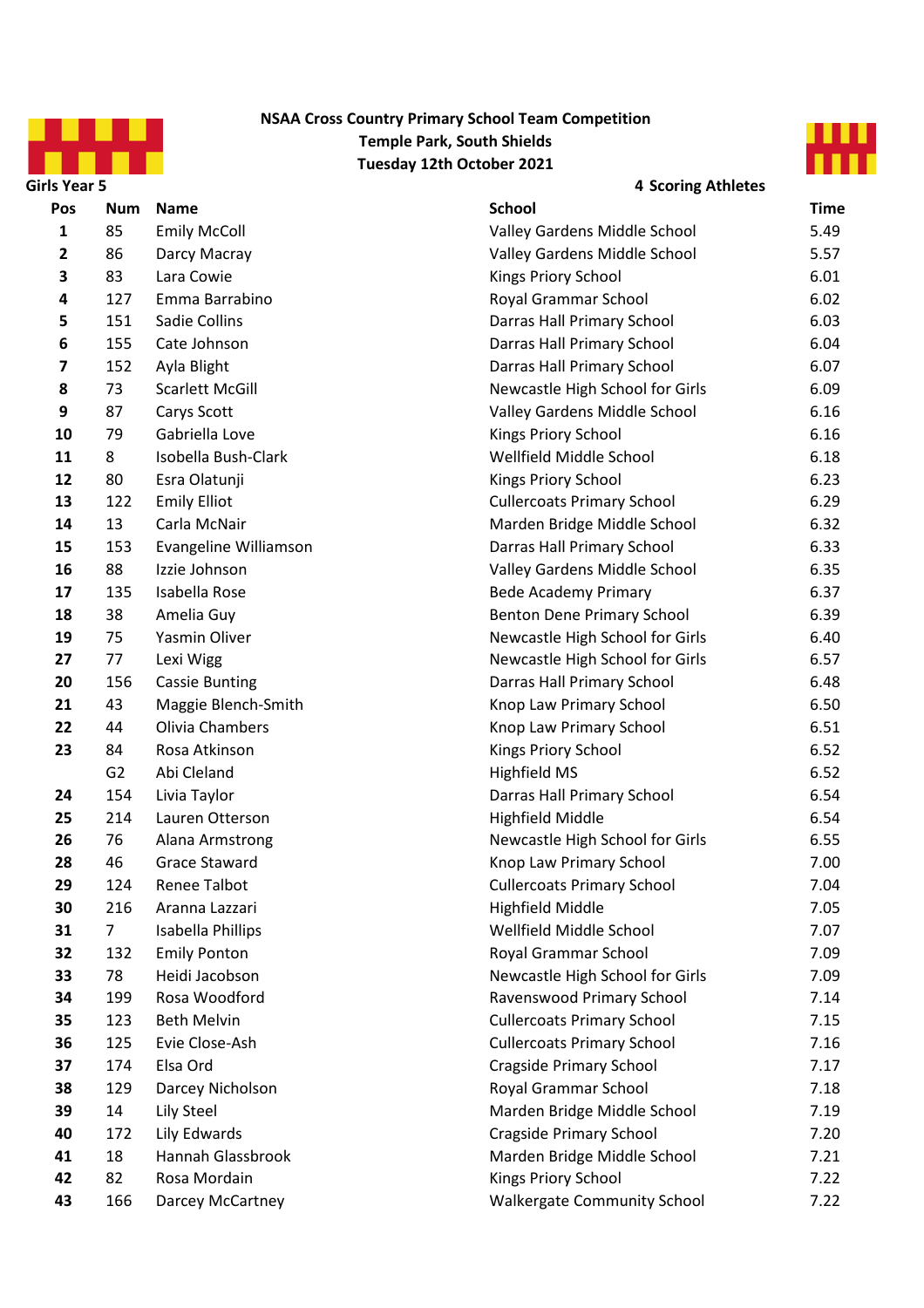| 44 | 103 | Libby Hellens            | waikergate community           |
|----|-----|--------------------------|--------------------------------|
| 45 | 81  | <b>Eden Raine Robson</b> | Kings Priory School            |
| 46 | 74  | Robyn Hamilton           | Newcastle High School f        |
| 47 | 165 | Myla Walker              | <b>Walkergate Community</b>    |
| 48 | 183 | Freya Prince             | Westfield School               |
| 49 | 121 | Lucy Mason               | <b>Cullercoats Primary Sch</b> |
| 50 | 130 | Poppy Melville           | Royal Grammar School           |
| 51 | 126 | Poppy Oliver             | <b>Cullercoats Primary Sch</b> |
| 52 | 23  | Olivia Green             | Star of the Sea RC Prima       |
| 53 | 11  | Abigail Davidson         | Wellfield Middle School        |
| 54 | 147 | Alice                    | <b>Ponteland Primary Scho</b>  |
| 55 | 148 | Ines Fynan-Stovold       | <b>Ponteland Primary Scho</b>  |
| 56 | 211 | Lucy Briggs              | <b>Highfield Middle</b>        |
| 57 | 12  | <b>Willow McCurry</b>    | Wellfield Middle School        |
| 58 | 146 | Alexa Gate               | <b>Ponteland Primary Scho</b>  |
| 59 | 200 | Connie Thompson          | Ravenswood Primary Sc          |
|    | G3  | <b>Molly Page</b>        | <b>Highfield MS</b>            |
| 60 | 215 | Maisy Cumberledge        | <b>Highfield Middle</b>        |
| 61 | 149 | Pippa Cullen             | <b>Ponteland Primary Scho</b>  |
| 62 | 213 | Fern Collins             | <b>Highfield Middle</b>        |
| 63 | 212 | <b>Navier Curry</b>      | <b>Highfield Middle</b>        |
| 64 | 201 | Lara Hall                | Ravenswood Primary Sc          |
| 65 | 10  | Lily-May Conway          | Wellfield Middle School        |
| 66 | 150 | Erin Frame               | <b>Ponteland Primary Scho</b>  |
| 67 | 49  | Jessica Wells            | Redesdale Primary Scho         |
| 68 | 15  | <b>Florence Renfree</b>  | Marden Bridge Middle 9         |
| 69 | 16  | Daisy Miller             | Marden Bridge Middle 9         |
| 70 | 169 | Zara Abubakar            | <b>Cragside Primary Schoo</b>  |
| 71 | 164 | <b>Nicole Gomes</b>      | <b>Walkergate Community</b>    |
| 72 | 203 | Sienna-Rose Kelly        | Ravenswood Primary Sc          |
| 73 | 55  | Amelia McCutcheon        | Monkseaton Middle Sch          |
| 74 | 181 | Elva Green               | Westfield School               |
| 75 | 52  | Sienna Richardson        | Redesdale Primary Scho         |
| 76 | 37  | <b>Gracie Allen</b>      | <b>Benton Dene Primary So</b>  |
| 77 | 21  | Hannah Nelson            | Star of the Sea RC Prima       |
| 78 | 93  | <b>Bea Coates</b>        | Chillingham Road Prima         |
| 79 | 91  | Jayla Gomes              | Chillingham Road Prima         |
| 80 | 57  | <b>Emmy Henzell</b>      | Monkseaton Middle Sch          |
| 81 | 137 | <b>Emily Waugh</b>       | <b>Bede Academy Primary</b>    |
| 82 | 136 | Katy Woodrow             | <b>Bede Academy Primary</b>    |
| 83 | 92  | Corrina Edwards          | Chillingham Road Prima         |
| 84 | 94  | Hala- El-Freiji          | Chillingham Road Prima         |
| 85 | 182 | Shreya Kumar             | Westfield School               |
| 86 | 45  | Abbey Taylor             | Knop Law Primary Scho          |
| 87 | 47  | Hannah Niland            | Knop Law Primary Scho          |
| 88 | 170 | <b>Ellie Armstrong</b>   | <b>Cragside Primary Schoo</b>  |
| 89 | 51  | Lola Myers               | Redesdale Primary Scho         |
| 90 | 171 | Maisy Cochrane           | Cragside Primary Schoo         |
| 91 | 50  | Alara Marakli            | Redesdale Primary Scho         |
| 92 | 24  | Sophia O Neill           | Star of the Sea RC Prima       |
|    |     |                          |                                |

| 44 | 163            | Libby Hellens            | <b>Walkergate Community School</b> | 7.22 |
|----|----------------|--------------------------|------------------------------------|------|
| 45 | 81             | <b>Eden Raine Robson</b> | Kings Priory School                | 7.25 |
| 46 | 74             | Robyn Hamilton           | Newcastle High School for Girls    | 7.27 |
| 47 | 165            | Myla Walker              | <b>Walkergate Community School</b> | 7.28 |
| 48 | 183            | Freya Prince             | Westfield School                   | 7.29 |
| 49 | 121            | Lucy Mason               | <b>Cullercoats Primary School</b>  | 7.31 |
| 50 | 130            | Poppy Melville           | Royal Grammar School               | 7.37 |
| 51 | 126            | Poppy Oliver             | <b>Cullercoats Primary School</b>  | 7.41 |
| 52 | 23             | Olivia Green             | Star of the Sea RC Primary School  | 7.43 |
| 53 | 11             | Abigail Davidson         | Wellfield Middle School            | 7.47 |
| 54 | 147            | Alice                    | Ponteland Primary School           | 7.48 |
| 55 | 148            | Ines Fynan-Stovold       | Ponteland Primary School           | 7.49 |
| 56 | 211            | Lucy Briggs              | <b>Highfield Middle</b>            | 7.50 |
| 57 | 12             | <b>Willow McCurry</b>    | Wellfield Middle School            | 7.51 |
| 58 | 146            | Alexa Gate               | <b>Ponteland Primary School</b>    | 7.52 |
| 59 | 200            | Connie Thompson          | Ravenswood Primary School          | 7.57 |
|    | G <sub>3</sub> | Molly Page               | Highfield MS                       | 7.58 |
| 60 | 215            | Maisy Cumberledge        | <b>Highfield Middle</b>            | 8.00 |
| 61 | 149            | Pippa Cullen             | Ponteland Primary School           | 8.01 |
| 62 | 213            | Fern Collins             | <b>Highfield Middle</b>            | 8.03 |
| 63 | 212            | Navier Curry             | <b>Highfield Middle</b>            | 8.04 |
| 64 | 201            | Lara Hall                | Ravenswood Primary School          | 8.07 |
| 65 | 10             | Lily-May Conway          | Wellfield Middle School            | 8.08 |
| 66 | 150            | Erin Frame               | Ponteland Primary School           | 8.10 |
| 67 | 49             | Jessica Wells            | Redesdale Primary School           | 8.15 |
| 68 | 15             | <b>Florence Renfree</b>  | Marden Bridge Middle School        | 8.16 |
| 69 | 16             | Daisy Miller             | Marden Bridge Middle School        | 8.17 |
| 70 | 169            | Zara Abubakar            | <b>Cragside Primary School</b>     | 8.19 |
| 71 | 164            | Nicole Gomes             | <b>Walkergate Community School</b> | 8.21 |
| 72 | 203            | Sienna-Rose Kelly        | Ravenswood Primary School          | 8.22 |
| 73 | 55             | Amelia McCutcheon        | Monkseaton Middle School           | 8.30 |
| 74 | 181            | Elva Green               | Westfield School                   | 8.31 |
| 75 | 52             | Sienna Richardson        | Redesdale Primary School           | 8.52 |
| 76 | 37             | Gracie Allen             | Benton Dene Primary School         | 9.05 |
| 77 | 21             | Hannah Nelson            | Star of the Sea RC Primary School  | 9.07 |
| 78 | 93             | <b>Bea Coates</b>        | Chillingham Road Primary School    | 9.14 |
| 79 | 91             | Jayla Gomes              | Chillingham Road Primary School    | 9.16 |
| 80 | 57             | <b>Emmy Henzell</b>      | Monkseaton Middle School           | 9.17 |
| 81 | 137            | <b>Emily Waugh</b>       | <b>Bede Academy Primary</b>        | 9.18 |
| 82 | 136            | Katy Woodrow             | <b>Bede Academy Primary</b>        | 9.19 |
| 83 | 92             | Corrina Edwards          | Chillingham Road Primary School    | 9.20 |
| 84 | 94             | Hala- El-Freiji          | Chillingham Road Primary School    | 9.22 |
| 85 | 182            | Shreya Kumar             | Westfield School                   | 9.24 |
| 86 | 45             | Abbey Taylor             | Knop Law Primary School            | 9.25 |
| 87 | 47             | Hannah Niland            | Knop Law Primary School            | 9.25 |
| 88 | 170            | <b>Ellie Armstrong</b>   | <b>Cragside Primary School</b>     | 9.28 |
| 89 | 51             | Lola Myers               | Redesdale Primary School           | 9.29 |
| 90 | 171            | Maisy Cochrane           | <b>Cragside Primary School</b>     | 9.30 |
| 91 | 50             | Alara Marakli            | Redesdale Primary School           | 9.35 |
| 92 | 24             | Sophia O Neill           | Star of the Sea RC Primary School  | 9.43 |
|    |                |                          |                                    |      |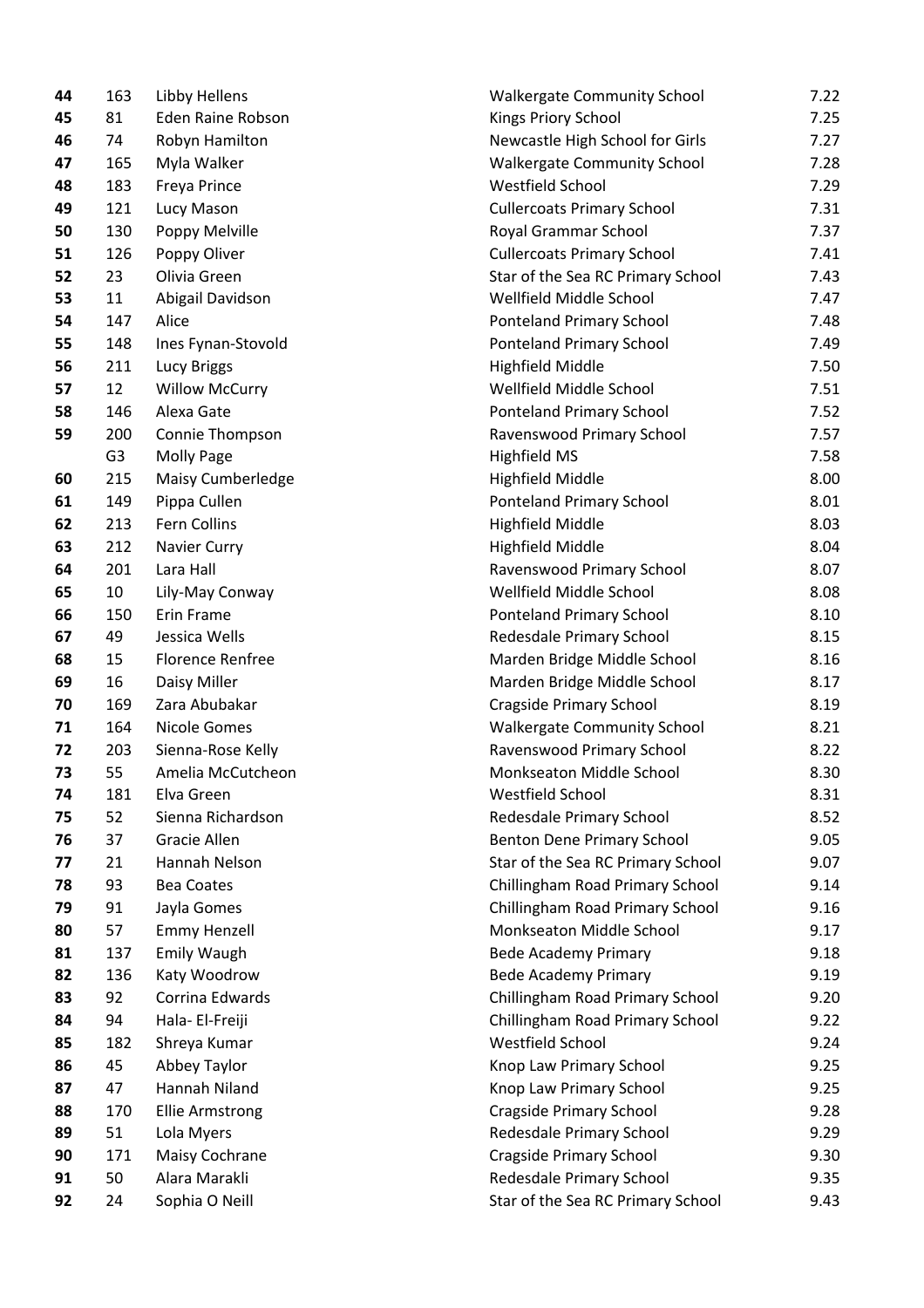| 93  | 17  | Autumn Hope       | Marden Bridge Middle School       | 9.45  |
|-----|-----|-------------------|-----------------------------------|-------|
| 94  | 202 | Shaima Ahmed      | Ravenswood Primary School         | 9.45  |
| 95  | 53  | Lilly Colvin      | Redesdale Primary School          | 9.51  |
| 96  | 22  | Maddie Vaughan    | Star of the Sea RC Primary School | 9.53  |
| 97  | 20  | <b>Emily Wood</b> | Star of the Sea RC Primary School | 9.59  |
| 98  | 56  | Willow Keddy      | Monkseaton Middle School          | 10.24 |
| 99  | 60  | Ava Atkinson      | Monkseaton Middle School          | 10.30 |
| 100 | 58  | Kayleigh Rogers   | Monkseaton Middle School          | 10.36 |
| 101 | 9   | Isla Farrington   | Wellfield Middle School           | 10.39 |
| 102 | 48  | Maci Turnbull     | Knop Law Primary School           | 10.40 |
| 103 | 134 | Sophie Taylor     | Bede Academy Primary              | 10.41 |
| 104 | 138 | Macey Jo Boomer   | <b>Bede Academy Primary</b>       | 10.41 |
| 105 | 19  | Alanna Wilson     | Star of the Sea RC Primary School | 11.28 |

### **Girls Year 5 Team Results**

|    | <b>Team Name</b>                         | 1st | 2nd          | 3rd                     | 4th | <b>Points</b> |
|----|------------------------------------------|-----|--------------|-------------------------|-----|---------------|
| 1  | <b>Valley Gardens Middle School</b>      | 1   | $\mathbf{2}$ | 9                       | 16  | 28            |
| 2  | <b>Darras Hall Primary School</b>        | 5   | 6            | $\overline{\mathbf{z}}$ | 15  | 33            |
| 3  | <b>Kings Priory School</b>               | 3   | 10           | 12                      | 23  | 48            |
| 4  | <b>Newcastle High School for Girls</b>   | 8   | 19           | 27                      | 26  | 80            |
| 5  | <b>Cullercoats Primary School</b>        | 13  | 29           | 35                      | 36  | 113           |
| 6  | <b>Royal Grammar School</b>              | 4   | 32           | 38                      | 50  | 124           |
| 7  | <b>Wellfield Middle School</b>           | 11  | 31           | 53                      | 57  | 152           |
| 8  | <b>Knop Law Primary School</b>           | 21  | 22           | 28                      | 86  | 157           |
| 9  | <b>Marden Bridge Middle School</b>       | 14  | 39           | 41                      | 68  | 162           |
| 10 | <b>Highfield Middle</b>                  | 25  | 30           | 56                      | 60  | 171           |
| 11 | <b>Walkergate Community School</b>       | 43  | 44           | 47                      | 71  | 205           |
| 12 | <b>Ponteland Primary School</b>          | 54  | 55           | 58                      | 61  | 228           |
| 13 | <b>Ravenswood Primary School</b>         | 34  | 59           | 64                      | 72  | 229           |
| 14 | <b>Cragside Primary School</b>           | 37  | 40           | 70                      | 88  | 235           |
| 15 | <b>Bede Academy Primary</b>              | 17  | 81           | 82                      | 103 | 283           |
| 16 | <b>Star of the Sea RC Primary School</b> | 52  | 77           | 92                      | 96  | 317           |
| 17 | <b>Redesdale Primary School</b>          | 67  | 75           | 89                      | 91  | 322           |
| 18 | <b>Chillingham Road Primary School</b>   | 78  | 79           | 83                      | 84  | 324           |
| 19 | <b>Monkseaton Middle School</b>          | 73  | 80           | 98                      | 99  | 350           |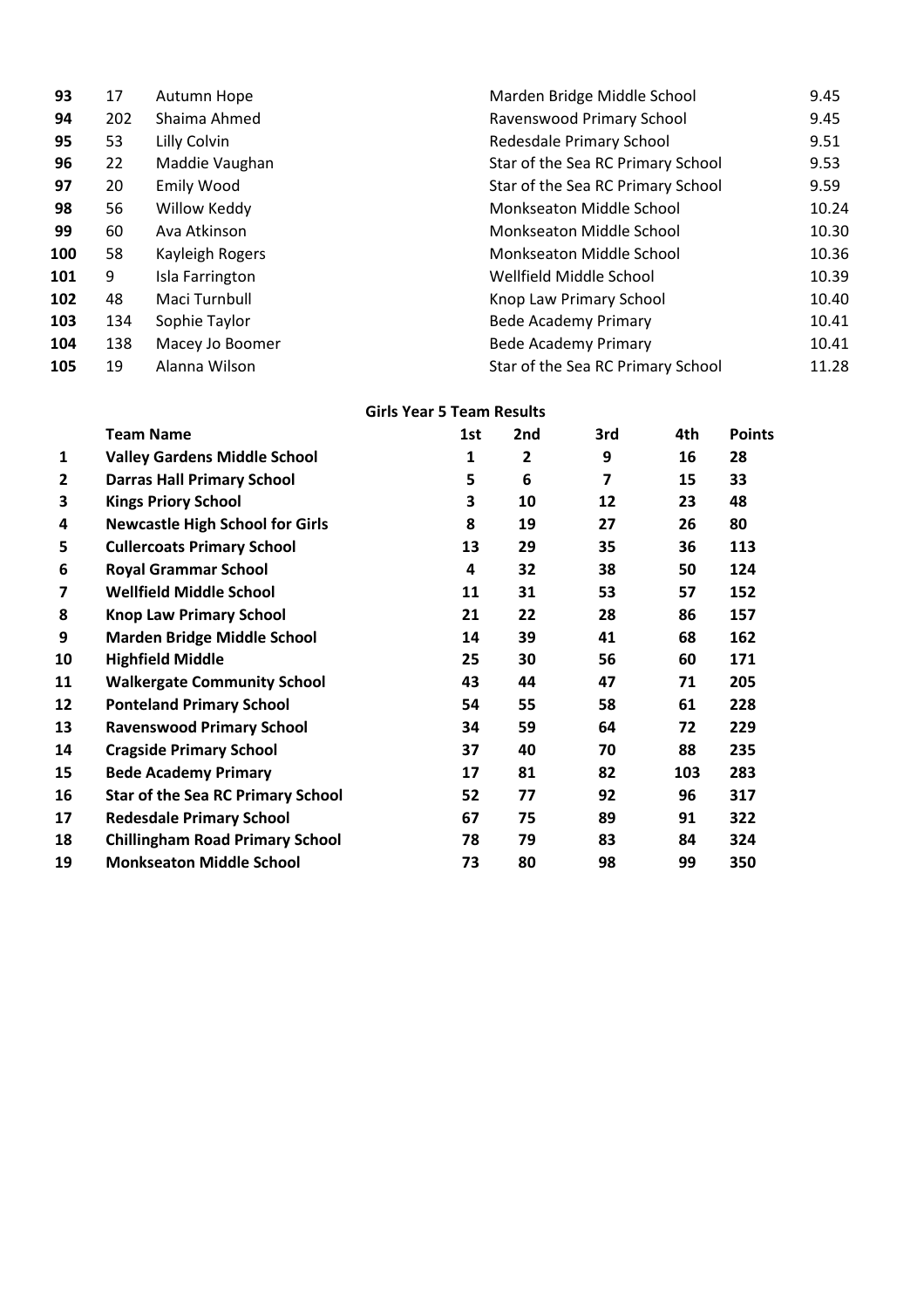



**Girls Year 6 4 Scoring Athletes**

| Pos | <b>Num</b> | <b>Name</b>             | <b>School</b>                      | <b>Time</b> |
|-----|------------|-------------------------|------------------------------------|-------------|
| 1   | 127        | Emma Blackburn          | Royal Grammar School               | 5.18        |
| 2   | 73         | Jessica Lienard         | Newcastle High School for Girls    | 5.28        |
| 3   | 205        | Alicia Purvis           | St Michaels C of E Primary School  | 5.31        |
| 4   | 183        | Olivia Murphy           | Westfield School                   | 5.32        |
| 5   | 128        | Nikija Poulatova Houlis | Royal Grammar School               | 5.39        |
| 6   | 74         | Jessica Gould           | Newcastle High School for Girls    | 5.47        |
| 7   | 81         | Eilidh Dotchin          | Kings Priory School                | 5.50        |
| 8   | 25         | Zara Bungay             | St John Vianney RC Primary School  | 5.53        |
| 9   | 132        | Aolife McDermott        | Royal Grammar School               | 5.55        |
| 10  | 217        | Sophie Motion           | St Mary's RC Primary               | 5.56        |
| 11  | 85         | Imogen Hearn            | Valley Gardens Middle School       | 5.57        |
| 12  | 170        | Chloe Das               | <b>Cragside Primary School</b>     | 5.57        |
| 13  | 199        | Eliza Palmer            | Ravenswood Primary School          | 6.02        |
| 14  | 86         | Francesca Moir          | Valley Gardens Middle School       | 6.07        |
| 15  | 200        | Charlie Crozier         | Ravenswood Primary School          | 6.11        |
| 16  | 37         | Neve Robertson          | <b>Benton Dene Primary School</b>  | 6.11        |
| 17  | 129        | Amelia Roberts          | Royal Grammar School               | 6.14        |
| 18  | 75         | Lily Gurteen            | Newcastle High School for Girls    | 6.14        |
| 19  | 82         | Sophia Wright           | Kings Priory School                | 6.15        |
| 20  | 122        | Connie Barber           | <b>Cullercoats Primary School</b>  | 6.19        |
| 21  | 61         | Eve Swatton             | Dame Allan's School                | 6.20        |
| 22  | 78         | Anna Fulljames          | Newcastle High School for Girls    | 6.21        |
| 23  | 76         | Rowan Brown             | Newcastle High School for Girls    | 6.26        |
| 24  | 201        | Harriet Lynch           | Ravenswood Primary School          | 6.27        |
| 25  | 131        | Eva Olsen Gallagher     | Royal Grammar School               | 6.28        |
|     | G11        | Molly Gianotti-Townsend | Ravenswood                         | 6.28        |
| 26  | 83         | Zamora Thompson-Fautau  | Kings Priory School                | 6.35        |
| 27  | 123        | Gabriella Golden        | <b>Cullercoats Primary School</b>  | 6.35        |
| 28  | 8          | Thea Pattison           | Wellfield Middle School            | 6.36        |
| 29  | 13         | Emilianna Rush          | Marden Bridge Middle School        | 6.39        |
| 30  | 163        | Aya Jammo               | <b>Walkergate Community School</b> | 6.39        |
| 31  | 87         | Isla McQueen            | Valley Gardens Middle School       | 6.39        |
| 32  | 88         | Aoife Weatherill        | Valley Gardens Middle School       | 6.41        |
| 33  | 145        | Safaa Mekki             | <b>Ponteland Primary School</b>    | 6.45        |
| 34  | 79         | Rosa Cook               | Kings Priory School                | 6.46        |
| 35  | 216        | Tyler Ogden             | <b>Highfield Middle</b>            | 6.46        |
| 36  | 91         | Sofia Sarama            | Chillingham Road Primary School    | 6.46        |
| 37  | 203        | Leila Churchley         | Ravenswood Primary School          | 6.48        |
| 38  | 202        | Jessica Hodgson         | Ravenswood Primary School          | 6.49        |
| 39  | 204        | Jaweria Salim           | Ravenswood Primary School          | 6.50        |
| 40  | 151        | Sophie Harman           | Darras Hall Primary School         | 6.52        |
| 41  | 80         | <b>Betty Blacklidge</b> | Kings Priory School                | 6.54        |
| 42  | 212        | Adele Cozens            | <b>Highfield Middle</b>            | 6.55        |
| 43  | 222        | Jimena Areal-Lomba      | St Mary's RC Primary               | 6.56        |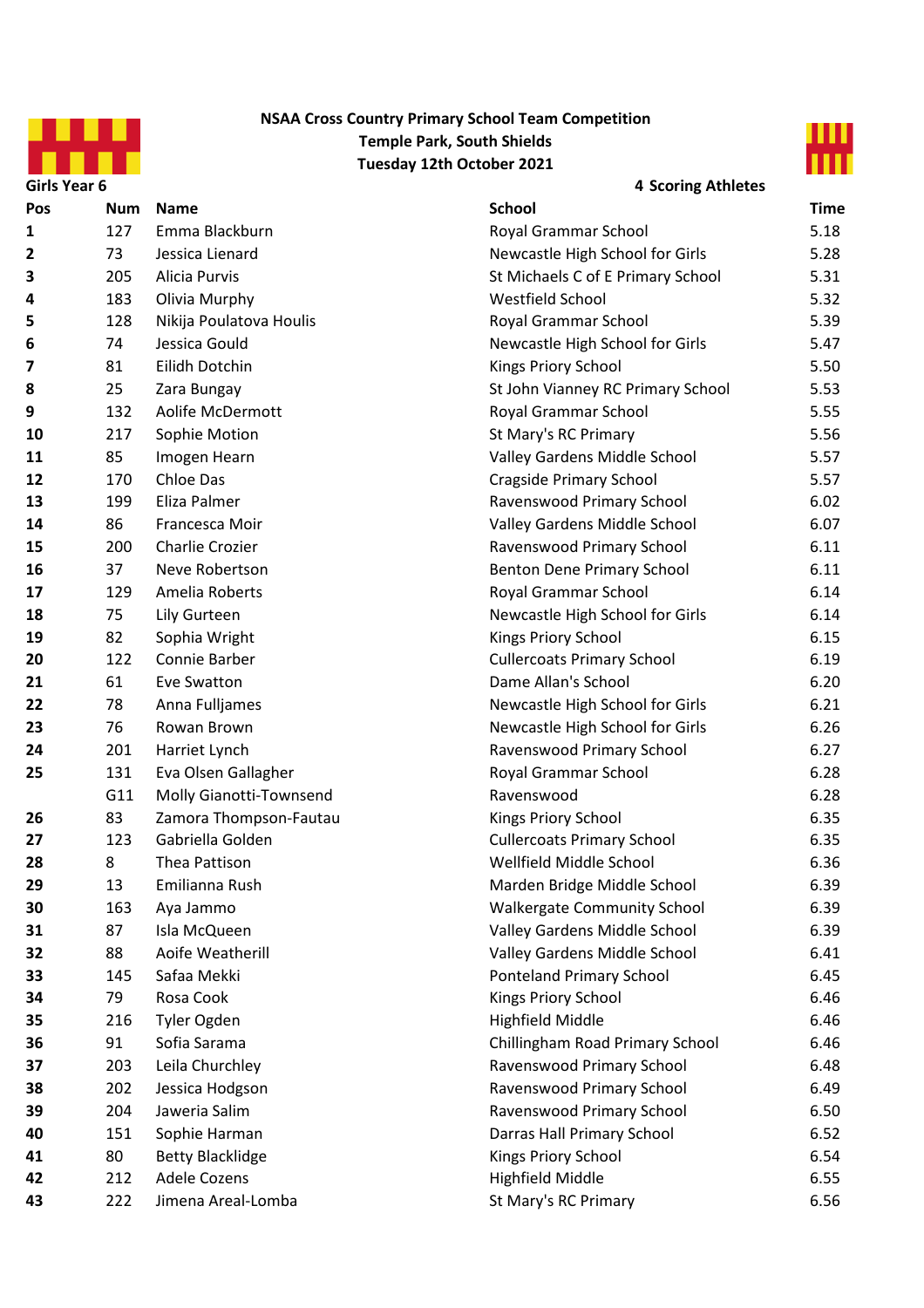| 44 | 7   | Evie Tinsdale           | Wellfield Middle Sch         |
|----|-----|-------------------------|------------------------------|
| 45 | 63  | Harriet Joll            | Dame Allan's School          |
| 46 | 77  | Layla Churm             | Newcastle High Scho          |
| 47 | 181 | Poppy Hubb              | Westfield School             |
| 48 | 166 | Kayla Benn              | Walkergate Commun            |
| 49 | 165 | Lexi Milner             | Walkergate Commur            |
| 50 | 164 | Kacie North             | <b>Walkergate Commun</b>     |
| 51 | 155 | Chloe Mawson            | Darras Hall Primary S        |
| 52 | 152 | Ella Campbell           | Darras Hall Primary S        |
| 53 | 43  | Charlotte Taylor        | Knop Law Primary Sc          |
| 54 | 62  | Leah Patterson          | Dame Allan's School          |
| 55 | 182 | Georgia McCheyne        | Westfield School             |
| 56 | 136 | Poppy Muldoon           | <b>Bede Academy Prima</b>    |
| 57 | 171 | Yas Malekzadeh          | <b>Cragside Primary Sch</b>  |
| 58 | 12  | Sophie McGarr           | Wellfield Middle Sch         |
| 59 | 184 | Izzy McArdle-Lloyd      | Westfield School             |
| 60 | 137 | Honey Lisle             | <b>Bede Academy Prima</b>    |
| 61 | 215 | <b>Emily Ridley</b>     | <b>Highfield Middle</b>      |
| 62 | 154 | Daisy Lamb              | Darras Hall Primary S        |
| 63 | 124 | Lottie Hartley          | <b>Cullercoats Primary S</b> |
| 64 | 218 | Isla O'Gara             | St Mary's RC Primary         |
| 65 | 17  | Isabel Lamb             | Marden Bridge Midd           |
| 66 | 66  | Penny Turnbull          | Dame Allan's School          |
| 67 | 65  | Olivia McCormack        | Dame Allan's School          |
| 68 | 214 | Ellen Maxwell           | <b>Highfield Middle</b>      |
| 69 | 213 | Natalie Hobson          | <b>Highfield Middle</b>      |
| 70 | 64  | Zara Cartmell           | Dame Allan's School          |
|    | G5  | Molly Walton            | <b>Highfield MS</b>          |
| 71 | 9   | Olivia McLaughlin       | Wellfield Middle Sch         |
| 72 | 153 | <b>Melissa Martins</b>  | Darras Hall Primary S        |
| 73 | 156 | <b>Tory Maughan</b>     | Darras Hall Primary S        |
| 74 | 10  | <b>Abigail Coventry</b> | Wellfield Middle Sch         |
| 75 | 56  | Jessica Gordon          | Monkseaton Middle            |
| 76 | 14  | Leona Cowey             | Marden Bridge Midd           |
| 77 | 49  | Isla Harrison           | Redesdale Primary So         |
| 78 | 57  | Izzie Alder             | Monkseaton Middle            |
| 79 | 46  | Meg Haycock             | Knop Law Primary Sc          |
| 80 | 11  | Katie Cox               | Wellfield Middle Sch         |
| 81 | 149 | Ella Jones              | Ponteland Primary So         |
| 82 | 211 | Rosie Trevor            | <b>Highfield Middle</b>      |
| 83 | 125 | Dot Grundy              | <b>Cullercoats Primary S</b> |
|    | G4  | Olivia Vause            | <b>Highfield MS</b>          |
| 84 | 221 | Faye Robinson           | St Mary's RC Primary         |
|    | G7  | Sophia Collins          | <b>Highfield MS</b>          |
|    | G6  | Vanessa Simpson         | <b>Highfield MS</b>          |
| 85 | 15  | Maya Bell               | Marden Bridge Midd           |
| 86 | 55  | Layla Johnson           | Monkseaton Middle            |
| 87 | 50  | Maisie Walker           | Redesdale Primary So         |
| 88 | 58  | Freya Abnett            | Monkseaton Middle            |
| 89 | 16  | <b>Lily Dalgetty</b>    | Marden Bridge Midd           |
|    |     |                         |                              |

| 44 | $\overline{7}$ | <b>Evie Tinsdale</b>    | Wellfield Middle School            | 6.57 |  |  |
|----|----------------|-------------------------|------------------------------------|------|--|--|
| 45 | 63             | Harriet Joll            | Dame Allan's School                |      |  |  |
| 46 | 77             | Layla Churm             | Newcastle High School for Girls    |      |  |  |
| 47 | 181            | Poppy Hubb              | Westfield School                   |      |  |  |
| 48 | 166            | Kayla Benn              | <b>Walkergate Community School</b> | 7.03 |  |  |
| 49 | 165            | Lexi Milner             | <b>Walkergate Community School</b> | 7.05 |  |  |
| 50 | 164            | Kacie North             | <b>Walkergate Community School</b> | 7.06 |  |  |
| 51 | 155            | Chloe Mawson            | Darras Hall Primary School         | 7.07 |  |  |
| 52 | 152            | Ella Campbell           | Darras Hall Primary School         | 7.08 |  |  |
| 53 | 43             | Charlotte Taylor        | Knop Law Primary School            | 7.09 |  |  |
| 54 | 62             | Leah Patterson          | Dame Allan's School                | 7.10 |  |  |
| 55 | 182            | Georgia McCheyne        | Westfield School                   | 7.11 |  |  |
| 56 | 136            | Poppy Muldoon           | <b>Bede Academy Primary</b>        | 7.12 |  |  |
| 57 | 171            | Yas Malekzadeh          | <b>Cragside Primary School</b>     | 7.13 |  |  |
| 58 | 12             | Sophie McGarr           | Wellfield Middle School            | 7.14 |  |  |
| 59 | 184            | Izzy McArdle-Lloyd      | Westfield School                   | 7.15 |  |  |
| 60 | 137            | Honey Lisle             | <b>Bede Academy Primary</b>        | 7.16 |  |  |
| 61 | 215            | <b>Emily Ridley</b>     | <b>Highfield Middle</b>            | 7.18 |  |  |
| 62 | 154            | Daisy Lamb              | Darras Hall Primary School         | 7.20 |  |  |
| 63 | 124            | Lottie Hartley          | <b>Cullercoats Primary School</b>  | 7.22 |  |  |
| 64 | 218            | Isla O'Gara             | St Mary's RC Primary               | 7.24 |  |  |
| 65 | 17             | Isabel Lamb             | Marden Bridge Middle School        | 7.25 |  |  |
| 66 | 66             | Penny Turnbull          | Dame Allan's School                | 7.26 |  |  |
| 67 | 65             | Olivia McCormack        | Dame Allan's School                | 7.26 |  |  |
| 68 | 214            | Ellen Maxwell           | <b>Highfield Middle</b>            | 7.31 |  |  |
| 69 | 213            | Natalie Hobson          | <b>Highfield Middle</b>            | 7.33 |  |  |
| 70 | 64             | Zara Cartmell           | Dame Allan's School                | 7.33 |  |  |
|    | G <sub>5</sub> | Molly Walton            | <b>Highfield MS</b>                | 7.34 |  |  |
| 71 | 9              | Olivia McLaughlin       | Wellfield Middle School            | 7.36 |  |  |
| 72 | 153            | <b>Melissa Martins</b>  | Darras Hall Primary School         | 7.36 |  |  |
| 73 | 156            | <b>Tory Maughan</b>     | Darras Hall Primary School         |      |  |  |
| 74 | 10             | <b>Abigail Coventry</b> | Wellfield Middle School            | 7.37 |  |  |
| 75 | 56             | Jessica Gordon          | Monkseaton Middle School           | 7.38 |  |  |
| 76 | 14             | Leona Cowey             | Marden Bridge Middle School        | 7.40 |  |  |
| 77 | 49             | Isla Harrison           | Redesdale Primary School           | 7.43 |  |  |
| 78 | 57             | Izzie Alder             | Monkseaton Middle School           | 7.45 |  |  |
| 79 | 46             | Meg Haycock             | Knop Law Primary School            | 7.48 |  |  |
| 80 | 11             | Katie Cox               | Wellfield Middle School            | 7.54 |  |  |
| 81 | 149            | Ella Jones              | <b>Ponteland Primary School</b>    | 7.55 |  |  |
| 82 | 211            | Rosie Trevor            | <b>Highfield Middle</b>            | 7.56 |  |  |
| 83 | 125            | Dot Grundy              | <b>Cullercoats Primary School</b>  | 7.57 |  |  |
|    | G4             | Olivia Vause            | Highfield MS                       | 7.58 |  |  |
| 84 | 221            | Faye Robinson           | St Mary's RC Primary               | 8.00 |  |  |
|    | G7             | Sophia Collins          | <b>Highfield MS</b>                | 8.02 |  |  |
|    | G6             | Vanessa Simpson         | <b>Highfield MS</b>                | 8.04 |  |  |
| 85 | 15             | Maya Bell               | Marden Bridge Middle School        | 8.10 |  |  |
| 86 | 55             | Layla Johnson           | Monkseaton Middle School           | 8.14 |  |  |
| 87 | 50             | Maisie Walker           | Redesdale Primary School           | 8.16 |  |  |
| 88 | 58             | Freya Abnett            | Monkseaton Middle School           | 8.17 |  |  |
| 89 | 16             | Lily Dalgetty           | Marden Bridge Middle School        | 8.17 |  |  |